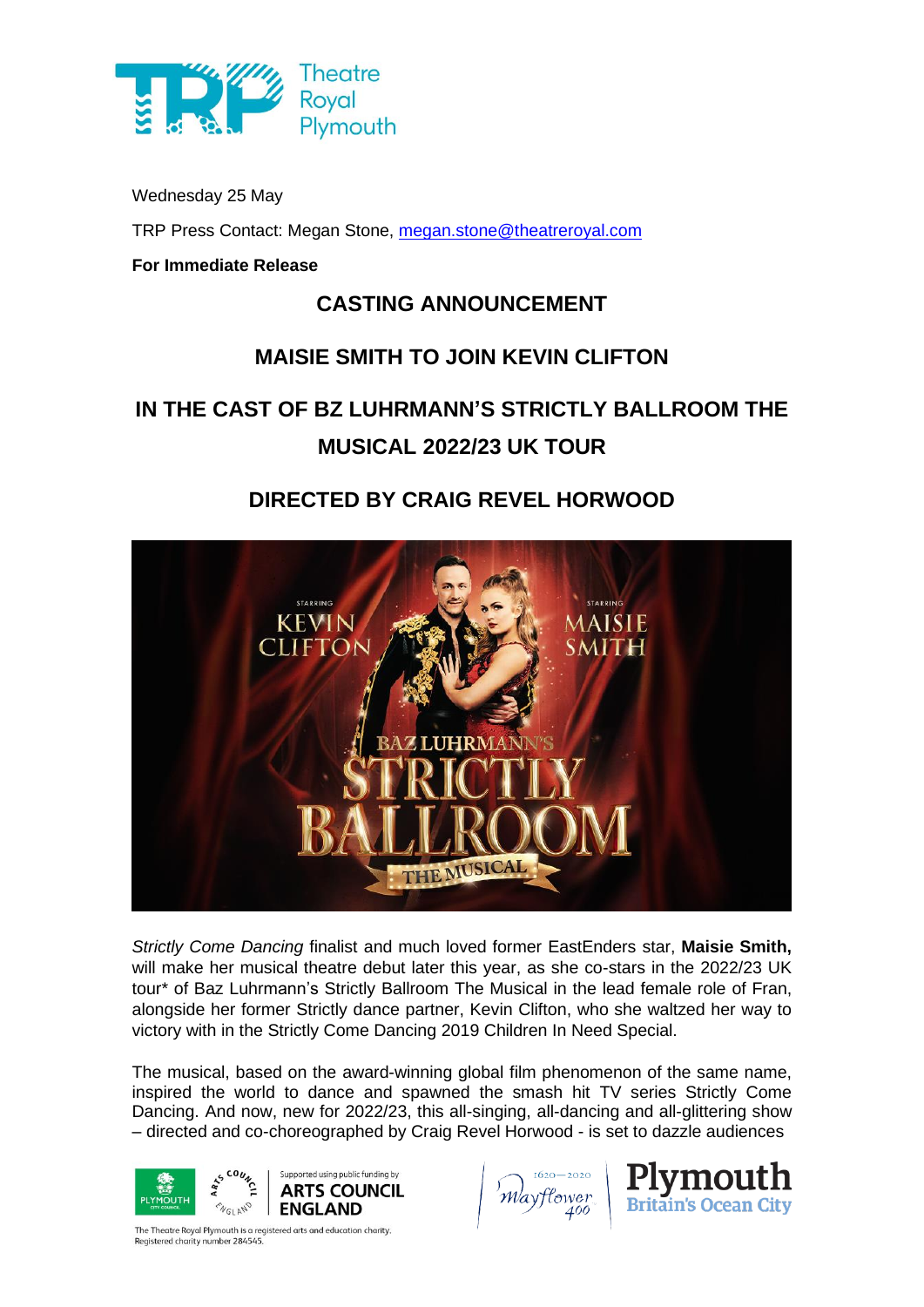

once more with this glittering cast. Kicking off in Portsmouth on 26 September, coming **to Theatre Royal Plymouth from 30 January – 04 February 2023.** Tickets are on sale now on the TRP [website.](https://theatreroyal.com/whats-on/strictly-ballroom-2/)

Maisie first wowed Strictly fans with her dancing in 2019 in the Children In Need TV special with Kevin Clifton. After winning the hearts of the public, the following year she danced her way into the BBC One Strictly Come Dancing final. Earlier this year, Maisie joined the cast of the Strictly Live Arena Tour. She will now add another jewel to her Strictly crown, as she makes the move into musical theatre in Strictly Ballroom The Musical.

**Maisie Smith said**: "Dancing in Strictly has been a huge part of my life, and been so much fun. I'm absolutely thrilled to be able to continue that journey in Strictly Ballroom The Musical. Not only do I get to make my musical theatre debut with my former partner in crime, Kevin Clifton, but I get to work with Craig Revel Horwood and Jason Gilkison again too - I can't wait."

**Kevin Clifton said:** "I'm beyond excited to be performing with Maisie again – she's amazing! And I'll finally be fulfilling my lifelong ambition to play Scott Hastings in Strictly Ballroom The Musical. When I was 10 years old I first watched the movie that would become my favourite film of all time. This is my dream role. I can't wait to don the golden jacket and waltz all over the UK with Maisie in what's set to be an incredible show!"

**Craig Revel Horwood said:** "I'm delighted that the super talented Maisie Smith is joining Kevin Clifton on the Strictly Ballroom UK tour. I can't wait to see them dance together again. Expect some sexy moves, sizzling costumes and a simply sensational evening! I know that they'll both be FAB-U-LOUS!"

Strictly Ballroom The Musical, co-choreographed by Strictly Come Dancing's Creative Director Jason Gilkison, tells the beguiling story of Scott Hastings, a talented, arrogant and rebellious young ballroom dancer – played by former Strictly Come Dancing professional and 2018 champion, Kevin Clifton. When Scott's radical dance moves see him fall out of favour with the Australian Federation, he finds himself dancing with Fran (Maisie Smith), a beginner with no moves at all. Inspired by one another, this unlikely pair gather the courage to defy both convention and their families – and discover that, to be winners, the steps don't *need* to be strictly ballroom.

Featuring a show-stopping book by Baz Luhrmann & Craig Pearce, and bringing together a sublime cast of over 20 world class performers, Strictly Ballroom brings to life iconic songs, including *Love is in the Air, Perhaps Perhaps Perhaps and Time After Time* with dynamic and joyous verve. This tour will also feature some amazing new songs by internationally acclaimed artists including Sia, David Foster and Eddie Perfect. The show's scintillating singing, dazzling dancing and eye-popping costumes will combine together to bring audiences a story of heart, comedy and drama, and promises to be an unforgettable night under the glitter ball.

This uplifting and courageous musical originated as a stage play that Baz Luhrmann devised with a group of classmates at Sydney's National Institute of Dramatic Art in 1984. Eight years later he made his screen directorial debut with 'Strictly Ballroom', the



Mavflower  $400$